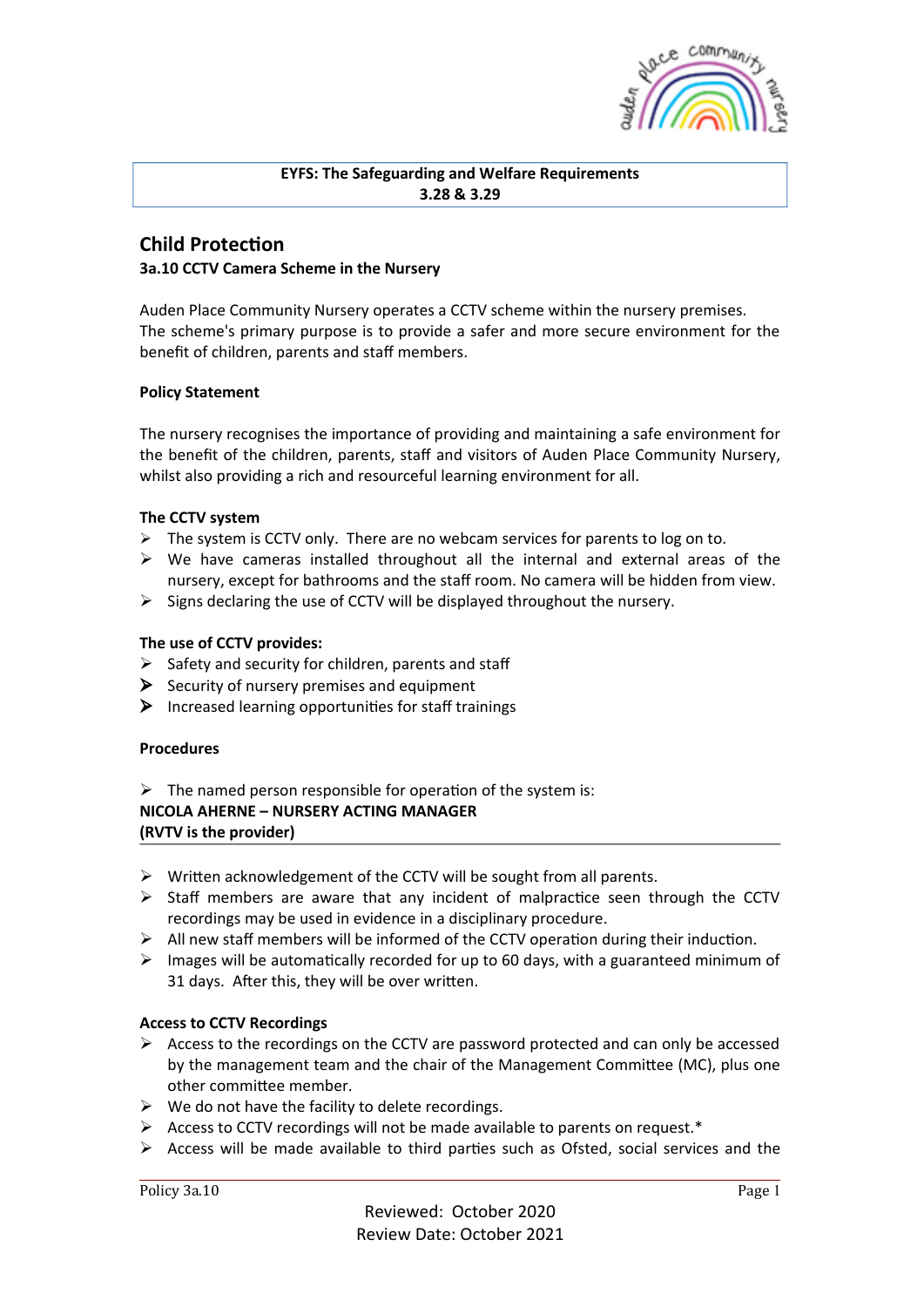

police, should they be required.

∗ The Management CommiIee may, in excepGonal cases, agree to show CCTV footage to parents, in the company of a committee member and/or member of the management team. This decision will be made at the discretion of the Management Committee, and we reserve the right to decline requests where appropriate.

## **Use of CCTV Recordings**

Should there be an incident at the nursery, a member of staff or a parent can request in writing that the CCTV images should be checked by the manager and the MC chair for clarifications. The recording will not be shown to the party requesting it, and the manager will respond to the written request with the findings of the investigation. The investigation will also include a meeting with all parties involved in the recording. The Management Committee will be informed of the investigation. (N.B. Should the incident involve the manager, then the matter would be handled by the chair and the allocated member of the MC).

Should the requesting party not be satisfied with the response they receive, then:

Ø Parents/visitors must refer to **Policy 3a.9 - Making a Complaint**.

Ø Staff must refer to **Policy 4.4 - Grievance and Disciplinary.**

*On occasion,* with written permission from all parties recorded, we may use some recordings *for staff training/development.* 

#### **Other Information**

 $\triangleright$  The CCTV system has been registered with the Information Commissioners Office (Tel: 0303 123 1113 or 01625 545745) in accordance with the Data Protection Act. Our Registration number is **Z3475972**, and this registration is renewed in February of each year.

#### **Legal Framework**

- $\triangleright$  Data Protection Act 1998
- $\triangleright$  Human Rights Act 1998
- $\triangleright$  GDPR 2018